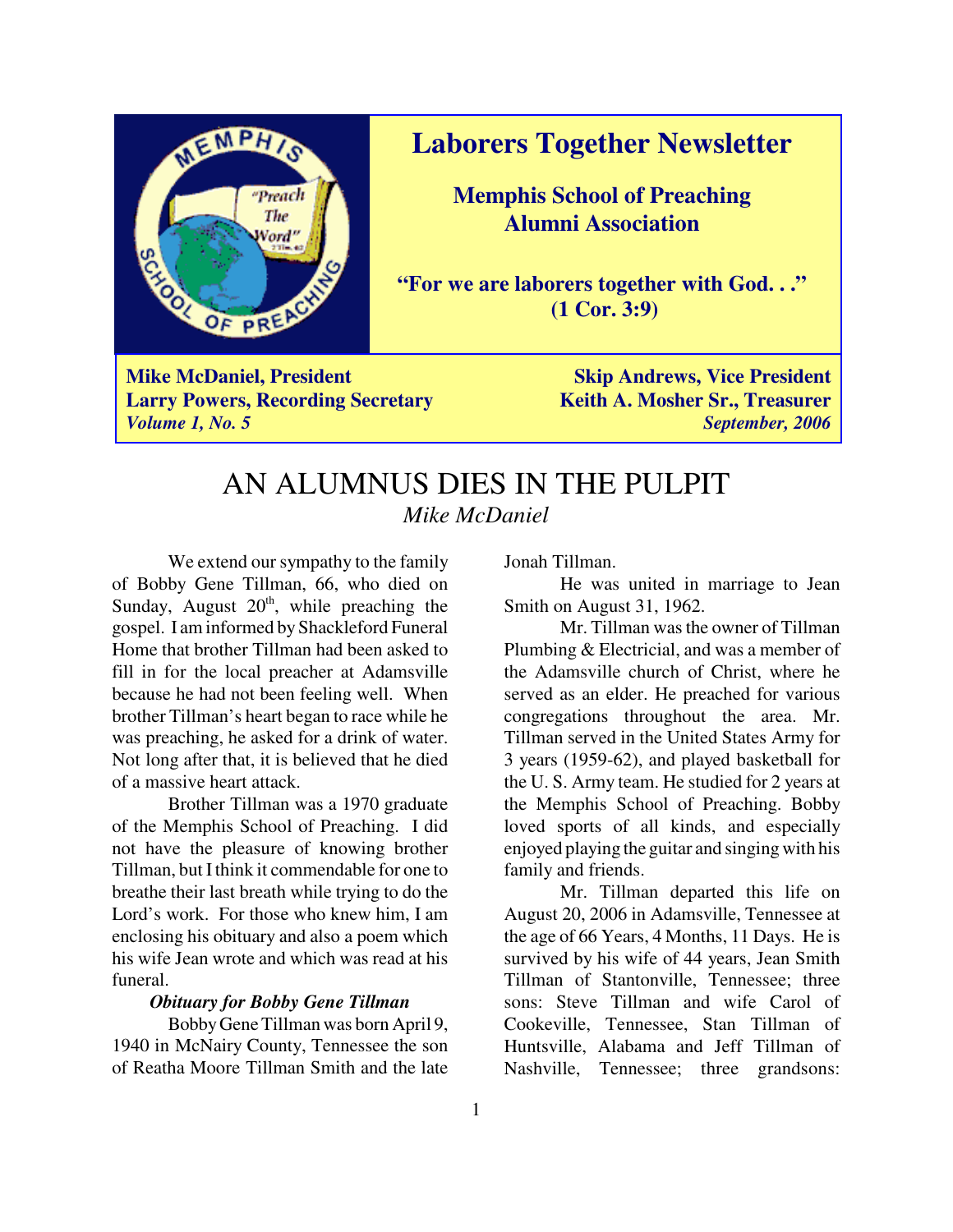Jonathan Tillman, Cory Tillman and Caleb Tillman; his mother, Reatha Moore Tillman Smith of Selmer, Tennessee; two sisters: Nancy Sweatt of Topeka, Kansas and Judy

Weichman of Washington, Illinois; a brother, Larry Tillman of Clarksville, Tennessee; and a step-brother, Wayne Smith of Akron, Ohio.

# )EM IN HONOR C HER HUSBAND Jean Tillman

When we were dating, I thought his too-large hands and double-jointed fingers were ugly, and I was embarrassed at them.

Yet I have seen those same hands tenderly hold a baby and guide a toddler's first steps.

I have seen his hands pat a Little Leaguer's shoulder with encouragement and throw balls for practice to timid players.

I have seen his firm hands friendly handshake given along with a genuine smile and outstretched hands for the downtrodden in life.

I have seen the generosity of hands giving without grudge when his children needed money he didn't really have.

I have seen his nervous habit of rubbing and twiddling his thumbs on the steering wheel of the car when he was worried or preoccupied with details of the day.

I have seen him comfort terminally ill patients by simply sitting by their bedsides and laying his hand on their arm to let them know they were not alone.

I have seen his ambidextrous hands as he hammered a nail first with his right hand and then his left, and | have seen his skill as he repaired the intricate workings of a television.

I have seen the clenching of his hands and the tightness around his lips when he feels that someone isn't being treated fairly, as he boldly defends what he believes to be right.

I have seen these hands playing the guitar as he softly sings a love song to me, often when I'm drinking my morning coffee.

I have seen the suntanned, dirty, calloused hands of a man who does physical labor to provide for his family so that he can volunteer his time to help send the gospel to the whole world.

I have felt his touch as he dries my tears and encourages me to be all  $|$  can be even when  $|$  am reluctant and content with the status quo.

I now hold his brown, often-blistered hands in mine and wonder how I could have ever been so shallow to see ugliness in these hands of steel and velvet that I love -- the hands of the one who has brought both strength and gentleness, love and laughter, and contentment and challenge into my life.

### BIRTH ANNOUNCEMENT

Congratulations to Zach (2003) and Cindy Cox upon the arrival of twins. Catarina and Colin were born May 25. Zach is the associate preacher for the Swartz Creek, MI Church of Christ.